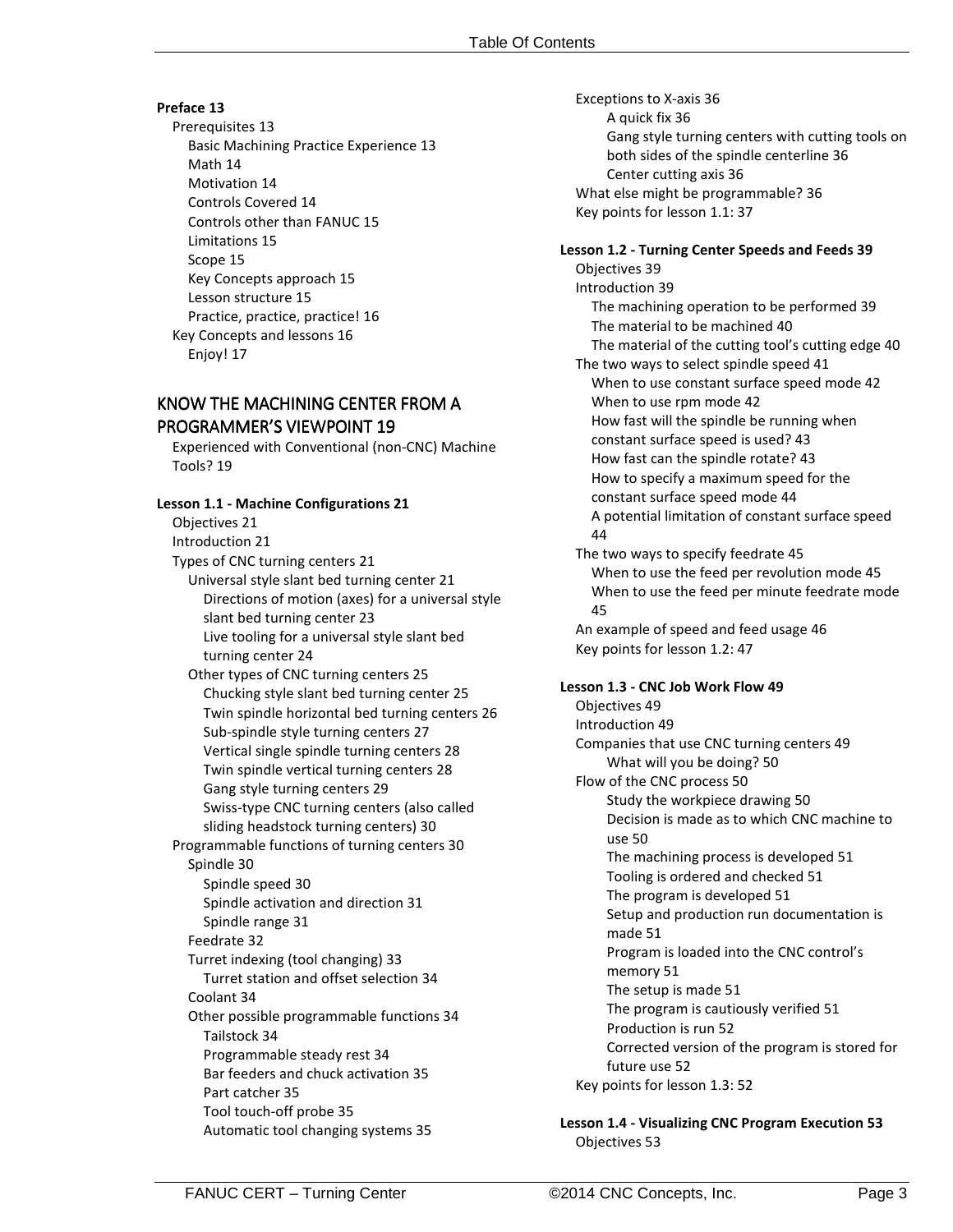Introduction 53 Program make-up 54 Method of program execution 54 An example of program execution 55 A CNC program to machine the 2.875 diameter 55 Sequence numbers 56 A note about decimal point programming 56 A decimal point tip 57 Other mistakes of omission 57 Modal words 57 Initialized words 57 Letter O or number zero? 57 Word order in a command 58 Key points for lesson 1.4: 58

### **Lesson 1.5 - Understanding The Workpiece**

**Coordinate System 59** Objectives 59 Introduction 59 Graph analogy 59 More about polarity 61 Wisely choosing the program zero point location 62 In X 62 In Z 62 Absolute versus incremental positioning movements 66 Another way to specify absolute and incremental positioning 67 A decimal point reminder 67 We repeat our suggestion about how to specify any real number value: 68 Key points for lesson 1.5: 68

### **Lesson 1.6 - Geometry Offset and Work Shift Values 69**

| Objectives 69                                   |
|-------------------------------------------------|
| Introduction 69                                 |
| Program zero must be assigned independently for |
| each cutting tool 70                            |
| Understanding program zero assignment values 71 |
| What is the zero return position? 71            |
| Program zero assignment values 72               |
| How do you determine program zero               |
| assignment values? 73                           |
| Other kinds of cutting tools 75                 |
| Will you really have to determine all of these  |
| values? 76                                      |
| Other considerations that affect program zero   |
| assignment values 76                            |
| How accurate are the program zero assignment    |
| values? 76                                      |
| Trial machining 77                              |
| An advantage of tool touch-off probes 77        |
| Tool wear 77                                    |
| Replacing dull tools during a production run 77 |

Using cutting tools from one job to the next 78 Key points for lesson 1.6: 78

# **Lesson 1.7 - Setting Geometry Offsets 81**

Objectives 81 Introduction 81 Understanding geometry offsets 81 How geometry offsets are instated 83 The three most common ways to assign program zero 83 Using a tool touch-off probe to assign program zero – also called a *tool setter* (your 1st choice) 84 Stylus use 85 What about center cutting tools? 86 Procedure to use a tool touch-off probe 86 How does it work? 88 What about the wear offset for a cutting tool that has been probed? 88 What about tool pressure? 88 Determining and entering the work shift value 89 A note about the polarity of the work shift value 91 Using geometry offsets with work shift to assign program zero (your 2nd choice) 91 Understanding the measure function 92 What if my machine doesn't have the measure function? 94 Using geometry offsets without work shift to assign program zero (your 3rd choice) 96 What if my machine doesn't have the measure function? 97 Key points for lesson 1.7: 99

### **Lesson 1.8 - Introduction to Programming Words 101**

Objectives 101 Introduction 101 Words allowing a decimal point 101 O (letter O, not zero) 102 N 102 G 102 X 102 Y 102 Z 102 U 103 W 103 C 103 R 103 I & K 103 F 103 E 103 S 104 T 104 M 104 P 104 Q 104

L 104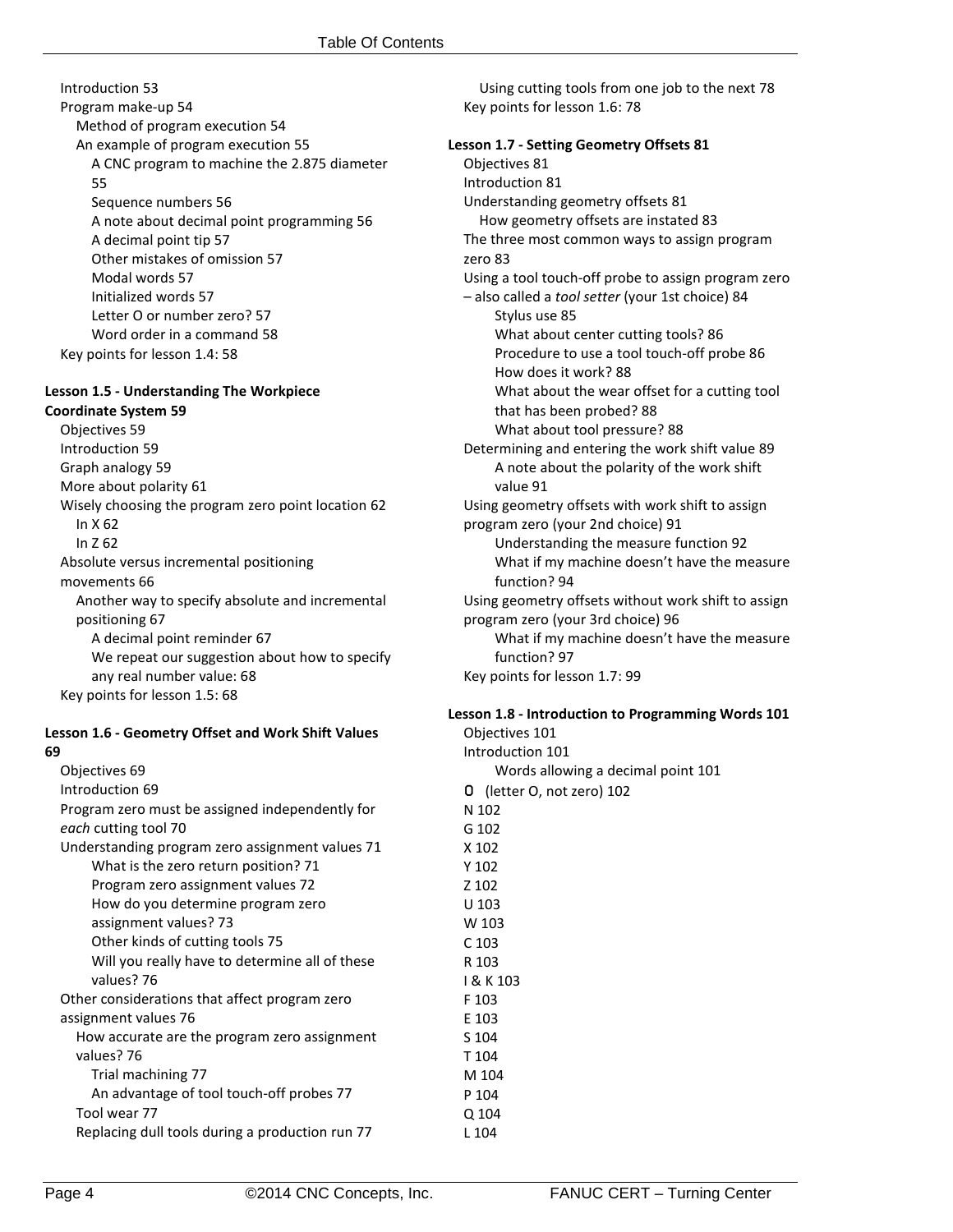EOB (end of block character) 104 / (slash code) 105 G and M-codes 105 G-codes 105 G-code limitation: 105 Option G-codes 105 What does initialized mean? 106 What does modal mean? 106 The most popular G-codes 106 Common M-codes used on a CNC turning center 107 Other M-codes for your machine (found in your machine tool builder's manuals) 108 Key points for lesson 1.8: 108

## YOU MUST PREPARE TO WRITE PROGRAMS

### 109

Preparation and time 109 Preparation and safety 110 Typical mistakes 111 Syntax mistakes 111 Motion mistakes 111 Mistakes of omission 111 Process mistakes 111

### **Lesson 2.1 - Preparation for Programming 113**

Objectives 113 Introduction 113 Prepare the machining process 113 Develop the needed cutting conditions 115 Speed and feed formulae: 115 An example 116 Roughing tools 116 Drilling 116 Finishing tools 117 Chasing threads 117 Cutting conditions can be subjective 117 Do the required math and mark-up the print 118 Other ways to come up with coordinates 120 Marking up the print 121 Doing the math 121 Check the required tooling 124 Plan the work holding set-up 125 Other documentation needed for the job 126 Production run documentation 126 Program listing 127 Is it all worth it? 127 Key points for lesson 2.1: 127

# YOU MUST UNDERSTAND THE MOTION TYPES 131

What is interpolation? 131

**Lesson 3.1 - Motion Commands 135** Objectives 135 Introduction 135 Motion commonalties 135 Understanding the programmed point of each cutting tool 135 G00 Rapid motion (also called positioning) 139 What is a safe approach distance? 140 What about feed-off distance? 141 G01 linear interpolation (straight line motion) 141 Using G01 for a fast feed approach 143 G02 and G03 circular motion commands 144 Specifying a circular motion with the radius word 144 Circular motion with directional vectors ( $I$  and  $K$ ) 146 What's wrong with this picture? 147 Key points for lesson 3.1: 149

# YOU MUST KNOW THE COMPENSATION TYPES 151

More on interpreting tolerances 151 How design engineers specify tolerances 152 High and low limit specified 152 Plus or minus tolerance 152 Plus one value, minus another 152 Is a measured workpiece attribute on-size (acceptable)? 153 What if a measured dimension is not on-size (not acceptable)? 153 More on the target value 154 One more consideration – tool wear 154

## **Lesson 4.1 - Introduction to Compensation 157**

Objectives 157 Introduction: What is compensation and why is it needed? 157 The initial setting for compensation 158 When is trial machining required? 158 What happens as tools begin to wear? 159 What do you shoot for? 159 Why do programmers have to know this? 159 Understanding offsets 159 Offset organization 159 Offset pages on the display screen 160 How offsets are instated 162 Key points for lesson 4.1: 162

## **Lesson 4.2 - Geometry Offsets 163**

Objectives 163 Introduction 163 Benefits of geometry offsets 163 How geometry offsets work 163 The total program zero assignment value 164 Warning about the machine lock feature: 165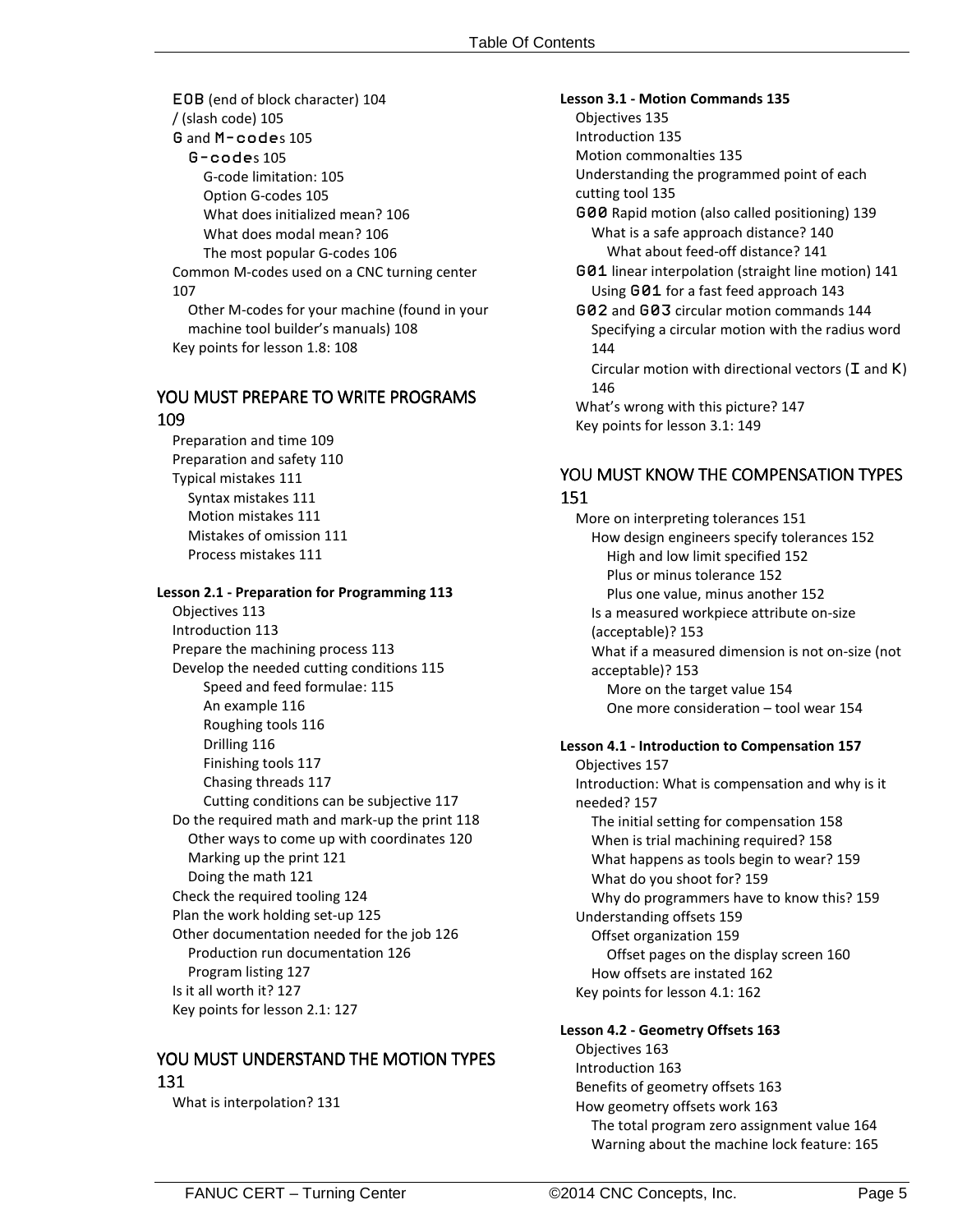Minimizing program zero assignment effort from job to job 166 So when do you clear geometry offsets? 167 Key points for lesson 4.2: 167

## **Lesson 4.3 - Wear Offsets 171**

Objectives 171 Introduction 171 Which dimension do you choose for sizing? 172 How wear offsets are programmed 172 What about wear offset cancellation? 172 How wear offsets are entered 173 Which is better, INPUT or +INPUT? 175 What if my machine doesn't have a +INPUT soft key? 175 Sizing in a tool after it has just been placed in the turret 176 Sizing in a new tool with trial machining 177 What causes the initial deviation? 177 Dealing with deviations caused by tool wear 178 After a dull tool is replaced 179 What if my machine has a tool touch-off probe? 179 Consistently replacing inserts 179 Consistently indexing inserts 180 Minimizing the need for trial machining 181 Going from job to job 181 When do you clear wear offsets? 182 A more complex example 182 Running the first workpiece – one tool at a time 183 Tool number one: Rough face and turn tool 183 Tool number Two: Finish face and turn tool 183 Tool number Three: 0.125 grooving tool 184 What about the Z position of the groove? 184 Completing the production run 184 Tool number one: Rough face and turn tool 185 Tool number Two: Finish face and turn tool 185 Tool number Three: 0.125 grooving tool 185 A reminder about up-coming jobs 185 A reminder about target values 185 Secondary wear offset applications 185 Flip jobs 186 Two or more critical diameters 186 Unwanted taper 186 Grooving into different areas of the workpiece 186 Key points for lesson 4.3: 186

## **Lesson 4.4 - Tool Nose Radius Compensation 187**

Objectives 187 Introduction 187

Why tool nose radius compensation is required 187 How much deviation are we talking about? 189 Keeping the cutting edge flush with the work surface at all times 190

When to use tool nose radius compensation 190 Steps to programming tool nose radius compensation 191 Instating tool nose radius compensation 191 Programming motion commands to machine the workpiece 191 Canceling tool nose radius compensation 192 An example program 192 Tool nose radius compensation from a setup person's point of view 193 What if my machine does not have geometry offsets? 195 What if I forget to enter tool nose radius compensation values? 195 What if I enter tool nose radius compensation values into wear offsets? 195 What if I enter tool nose radius compensation values into both the geometry and wear offsets? 195 Programming tool nose radius compensation value entries 195 Another example program showing tool nose radius compensation 196 Key points for lesson 4.4: 198

# YOU MUST PROVIDE STRUCTURE TO YOUR PROGRAMS 201

**Lesson 5.1 - Introduction to Program Structure 203** Objectives 203 Introduction: 203 Objectives of your program structure 203 Reasons for structuring programs with a strict and consistent format 204 Familiarization 204 Consistency 204 Re-running tools in the program 204 Efficiency limitations 206 Machine variations that affect program structure 207 M-code differences 207 G-code numbering differences 208 Turret variations 208 How do you determine a safe yet efficient index position? 209 What if my machine doesn't have geometry offsets? 210 A reminder about spindle limiting 210 Choosing the appropriate spindle range 211 Which direction do you run the spindle? 211 How do you check what each tool has done? 211 A possible problem with initialized modes 212 How to use our given formats 212 Key points for lesson 5.1: 213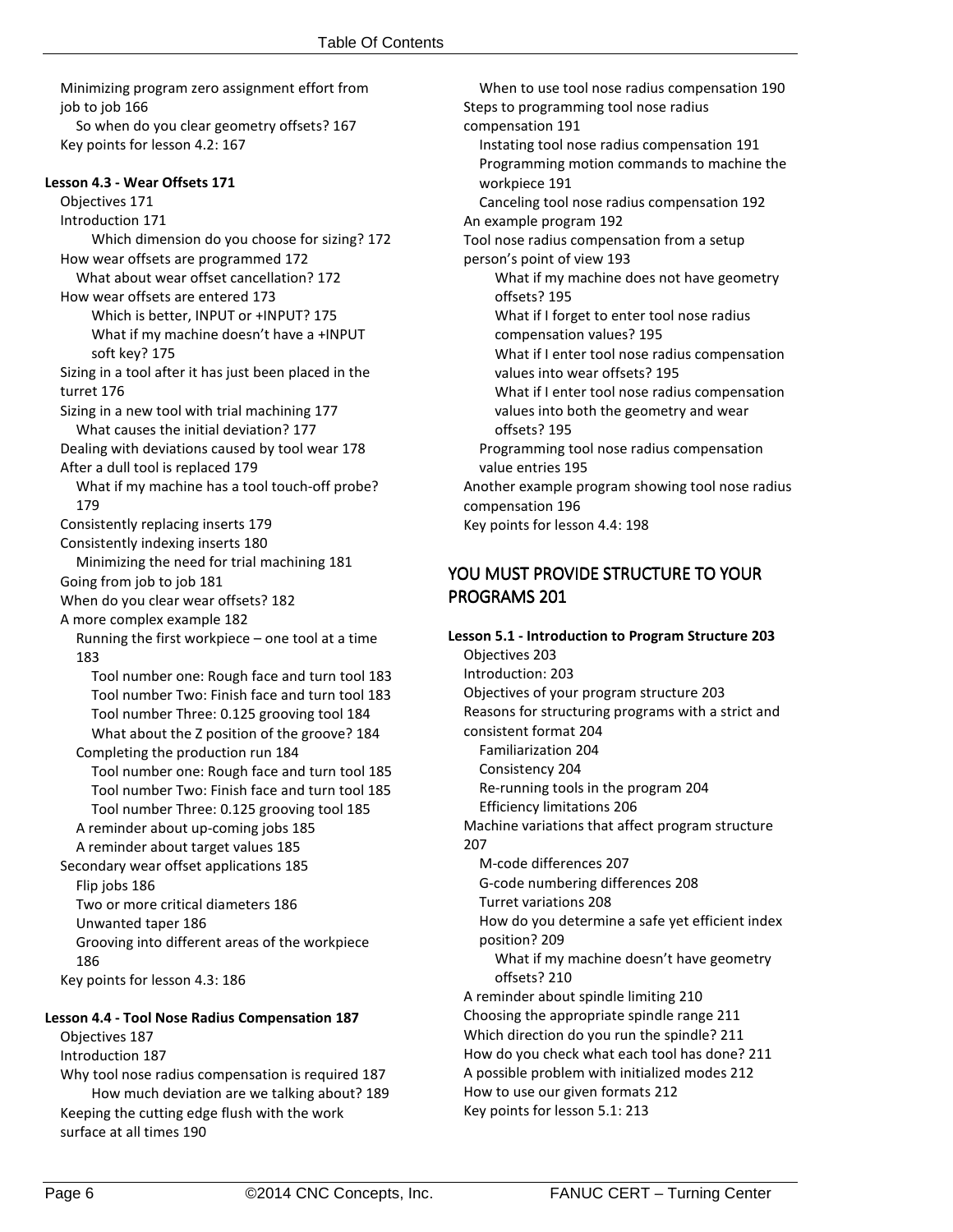**Lesson 5.2 - Structured Program Format 215** Objectives 215 Introduction 215 Program structure 216 Program startup structure 216 Tool startup structure 216 Tool ending structure 216 Program ending structure 217 Understanding the structures 217 G Words 217 M Words 217 Other M Words Related to Turning Centers 218 Other words In The Structure 218 Example program showing structure for turning centers 219 Where are the restart commands? 220 Suggestions for cycle time improvements 220 Combine M-codes in motion commands 221 Minimize spindle dead time 221 Efficiently programming spindle range changes 224 Minimize spindle reversals 225 Key points for lesson 5.2: 225

# MASTER SPECIAL FEATURES THAT HELP WITH PROGRAMING 229

Control series differences 230

### **Lesson 6.1 - One-Pass Canned Cycles 231**

Objectives 231 Introduction: 231 Cycle consistencies 231 G90 - One pass turning and boring cycle 232 G92 - One pass threading cycle 233 G94 - One pass facing command 234 Example of G90 and G94 234 Example of G92 command 235 Key points for lesson 6.1: 236

## **Lesson 6.2 - Rough and Finish Turing and Boring (G70 and G71) 237**

Objectives 237 Introduction 237 G71 - Rough turning and boring 237 The two phases of G71 238 Understanding G71 command words 240 P-word (P-word in second line) 240 Q-word (Q-word in second line) 240 U-word (U-word in second line) 241 W-word (W-word in second line) 241 D word (U-word in first line) 241 F-word (F-word in second line) 241 (R-word in second line) 241 What about finishing? 241

Example showing G71 for rough turning and G70 for finish turning 241 Using G71 for rough boring 244 Limitations of the G71 command 245 No recesses 245 Efficiency 246 Format for two-line multiple repetitive cycles 246 Key points for lesson 6.2: 246

### **Lesson 6.3 - Other Multiple Repetitive Cycles (**G72**-** G75**) 249**

Objectives 249 Introduction 249 G72 - Rough facing 249 Format for two-line multiple repetitive cycles 251 G73 - pattern repeating 251 D word (R word in first G73 command) 252 I-word (U-word in second G73 command) 252 K-word (W-word in second G73 command) 252 Example of G73 pattern repeating 253 Can you use G73 for castings and forgings? 254 Format for two-line multiple repetitive cycles 255 G74 - peck drilling 255 What if I must clear chips between pecks? 256 Format for two-line multiple repetitive cycles 256 G75 - grooving cycle 257 Key points for lesson 6.3: 258

### **Lesson 6.4 - Threading Multiple Repetitive Cycle (**G76**) 259**

Objectives 259 Introduction 259 Programming G76 259 X-word (X-word in second G76) 260 Z-word (Z-word in second G76) 260 What is thread chamfering? 260 K-word (P-word in second G76 - does not allow decimal point) 260 D-word (Q-word in second G76) 261 A-word (last two digits of P word in first G76) 261 F-word and E-word (F word in second G76) 261 I-word (R-word in second G76) 262 Q-word 262 (P-word in first G76) 262 (Q-word in first G76) 262 (R-word in first G76) 262 Example program for threading 263 Other notes about threading 264 When possible, thread in the lowest spindle range 264 Thread in the rpm mode (G97) 264 Watch out for maximum allowable feedrate 264 Thread with thread chamfering turned off 264 Finish the thread before removing workpiece 264 Right hand threads versus left hand threads 264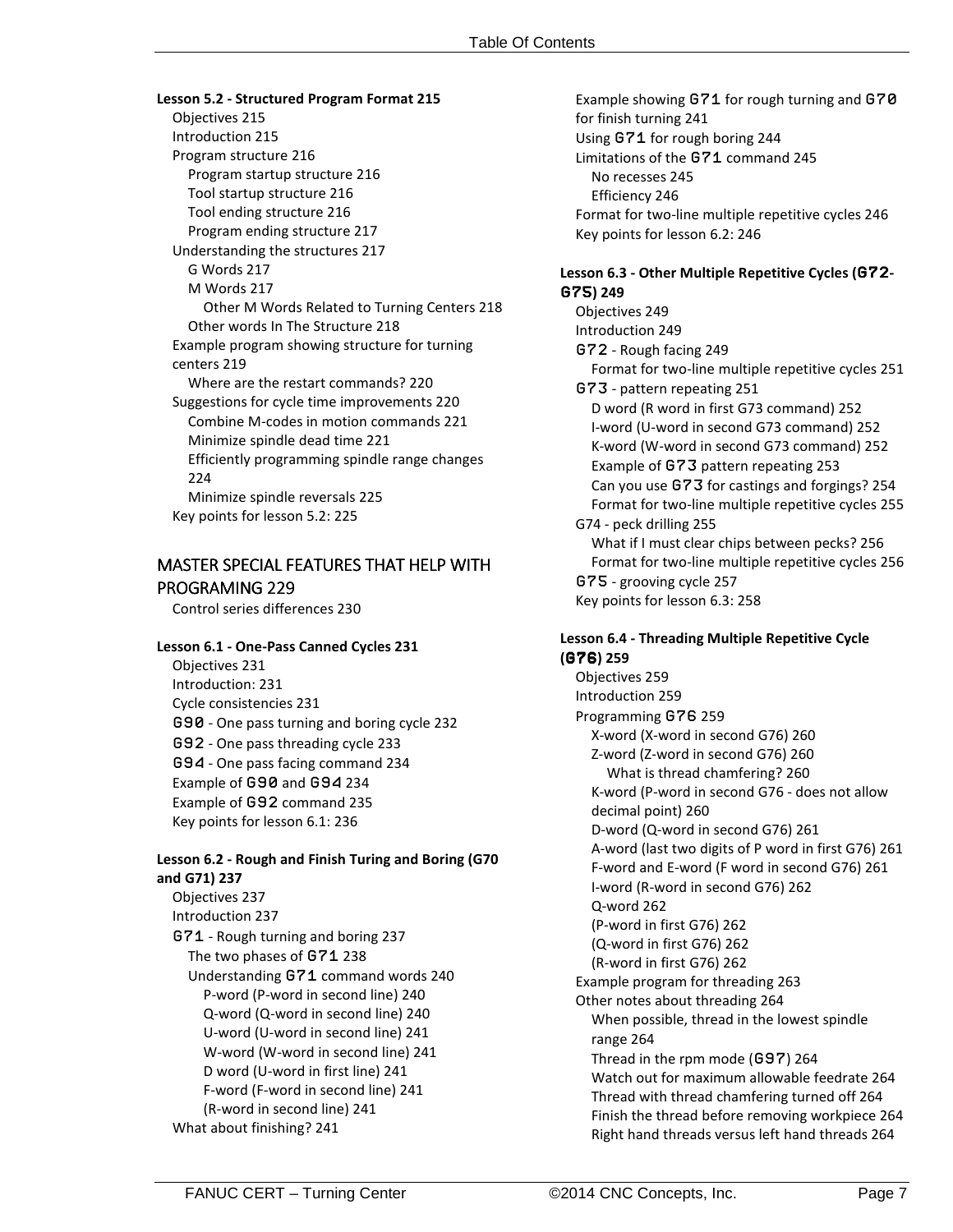Offsetting for threading tools 265 Start the tool far enough away from the thread being machined 265 Minimum depth-of-cut, final pass depth, and number of spring passes 265 Disabled or modified control functions during threading 265 Tapered threads 265 Multiple start threads 267 Format for two-line multiple repetitive cycles 268 What about tapping? 269 Tap in the rpm mode 269 Tap in the low range 269 Use G32 as the motion command for tapping 269 Use a tension/compression tap holder 269 Keep the approach position 0.2 inch from the Z surface to tap 270 Key points for lesson 6.4: 270 **Lesson 6.5 - Sub-Programming Techniques 271** Objectives 271 Introduction 271 The difference between main- and sub- programs 271 Loading multiple programs 272 Words used with subprograms 272 A quick example 272 Nesting subprograms 274 Applications for subprograms 274 Repeated machining operations 274 Control programs 274 Utility applications 275 Example for repeating machining operations multiple identical grooves 275 Example for control program applications - flip jobs 277 Example for utility applications - bar feeder activation 278 Special notes about M99 280 Ending a main program with M99 280 Changing the order of program execution with M99 280 What is parametric programming (Custom Macro)? 282 Part families 283 User defined canned cycles 283 Utilities 283 Complex motions and shapes 284 Key points for lesson 6.5: 285

**Lesson 6.6 - Control Model Differences 287**

Objectives 287 Introduction 287 G71 287 G72 287

G73 288 G74 288 G75 288 G76 288 Sub-programming differences 289 What about controls that are not made by FANUC? 289 G-code differences 289

**Lesson 6.7 - Other Special Programming Features 291** Objectives 291 Introduction 291 Block delete (also called optional block skip) 291 Applications for block delete 292 Another optional stop 292 Trial machining 293 Warning about block delete applications 294 Sequence number (N-word techniques) 294 Eliminating sequence numbers 294 Using special sequence numbers in program restart commands 294 Documenting your programs with messages in parentheses 296 General information about the job 296 Tool information 297 At every program stop 297 To document anything out of the ordinary 297 For changes made after a dispute 298 Automatic corner rounding and chamfering 298 Other G-codes of interest 300 G04 - Dwell command 300 Other G-codes 301 Key points for lesson 6.7: 301

#### **Appendix: Special Machine Types and Accessories 303**

Introduction 303 Work holding and work support devices 303 Work holding devices 303 Three jaw chucks 303 Programmable features of three jaw chucks 306 Collet chucks 307 Work support devices 308 Tailstocks 308 The tailstock body 309 Tailstock quill 309 Tailstock center 309 Tailstock alignment problems 310 Programming considerations 310 Steady rests 310 Bar feeders 311 How a bar feeder works 311 Workholding considerations 312 Styles of bar feeders 312 How to program for bar feeders 312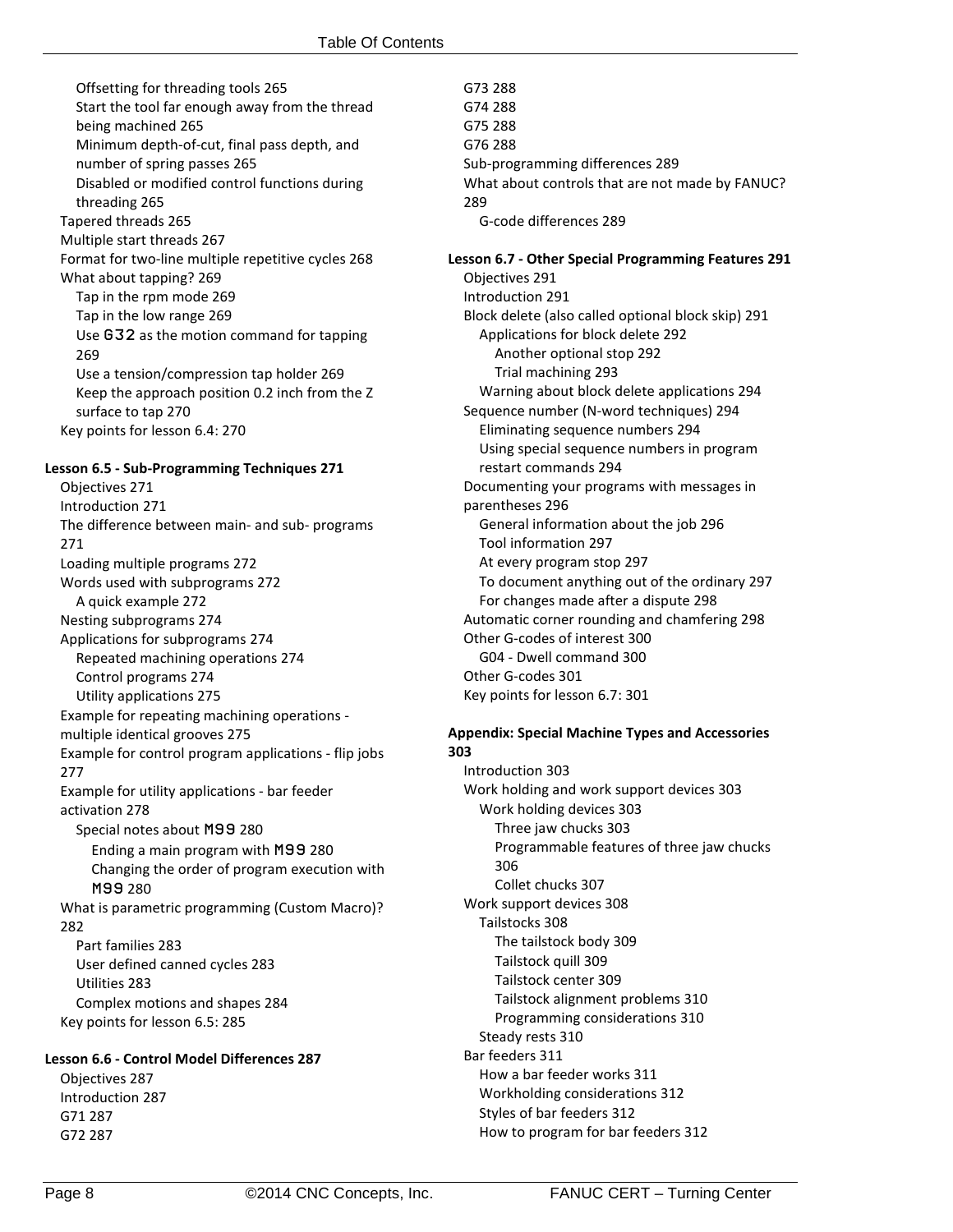Determining how much to feed the bar 313 The steps to bar feeding 313 The redundancy of bar feed programming 315 When to program the bar feed 315 Ending a bar feed program 315 An example bar feeding program 315 Part catchers 317 Live tooling 318 Features of live tooling turning centers (also called mill/turn or turn/mill machines) 318 Rotating tools 318 Special tool holders 318 Precise control of main spindle rotation 319 Only one way to specify speed and feedrate 319 Hole-machining canned cycles 319 Polar coordinate interpolation 319 Selecting the main spindle mode 319 Programming an indexer 320 Example program for an indexer 321 Programming a rotary axis (C-axis) 322 Angular values 322 Zero return position 322 Rapid versus straight line motion 322 Program zero assignment 323 Absolute versus incremental 323 Canned cycles for hole machining 324 Canned cycle types 324 Words used in canned cycles 325 An example program 325 Understanding polar coordinate interpolation 326 Other machine types 330 Twin spindle turning centers 330 Sub-spindle turning centers 331 Swiss-type turning centers (also called sliding headstock turning centers) 331

# KNOW YOUR MACHINE FROM AN OPERATOR'S VIEWPOINT 333

Are you only interested in setup and operation? 333 The need for hands-on experience 334

## **Lesson 7.1 - Tasks Related to Setup and Running**

**Production 335** Objectives 335 Introduction: 335 A CNC job from start to finish 337 Setup documentation 338 Tear down the previous setup and put everything away 339 Gather the components needed to make the setup 339 Make the workholding setup 339 How To Mount Jaws In The Correct Serrations 339

Machining soft jaws during setup 341 Other devices related to work holding setup 344 Assemble cutting tools 344 A reminder about mounting inserts 344 Load cutting tools into the turret and adjust coolant lines 344 Assign program zero for each new tool 344 Enter tool nose radius compensation values (if the programmer uses this feature) 345 Load the CNC program/s 345 Verify the correctness of a new or modified program 345 Verify the correctness of the setup 346 Dry running our example program 347 Cautiously run the first workpiece 347 The most dangerous time 348 Making sure the first workpiece is a good one 348 Machining the first workpiece in our example job 349 Move through the program one tool at a time 351 Upcoming jobs 351 A note about our example job 351 First workpiece inspection 351 Program optimizing 352 Saving corrected version of the program 352 What will you be doing? 352 Production run documentation 353 Remove the previous workpiece 354 Load the next workpiece 355 Activate the cycle 355 Monitor the cycle 355 Clean and de-burr the workpiece 355 Perform specified measurements 356 Make offset adjustments to maintain size for critical dimensions (sizing) 356 Replace worn tools 356 Clean the machine 357 Preventive maintenance 357 Machine warm-ups 357 Key points for lesson 7.1: 357

### **Lesson 7.2 - Buttons and Switches on the Operation Panels 359**

Objectives 359 Introduction 359 The two most important operation panels 359 The control panel buttons and switches 360 Display screen mode keys 361 Position display pages 362 Program display pages 362 Offset display pages 363 Graph display pages 364 Other display screen modes 364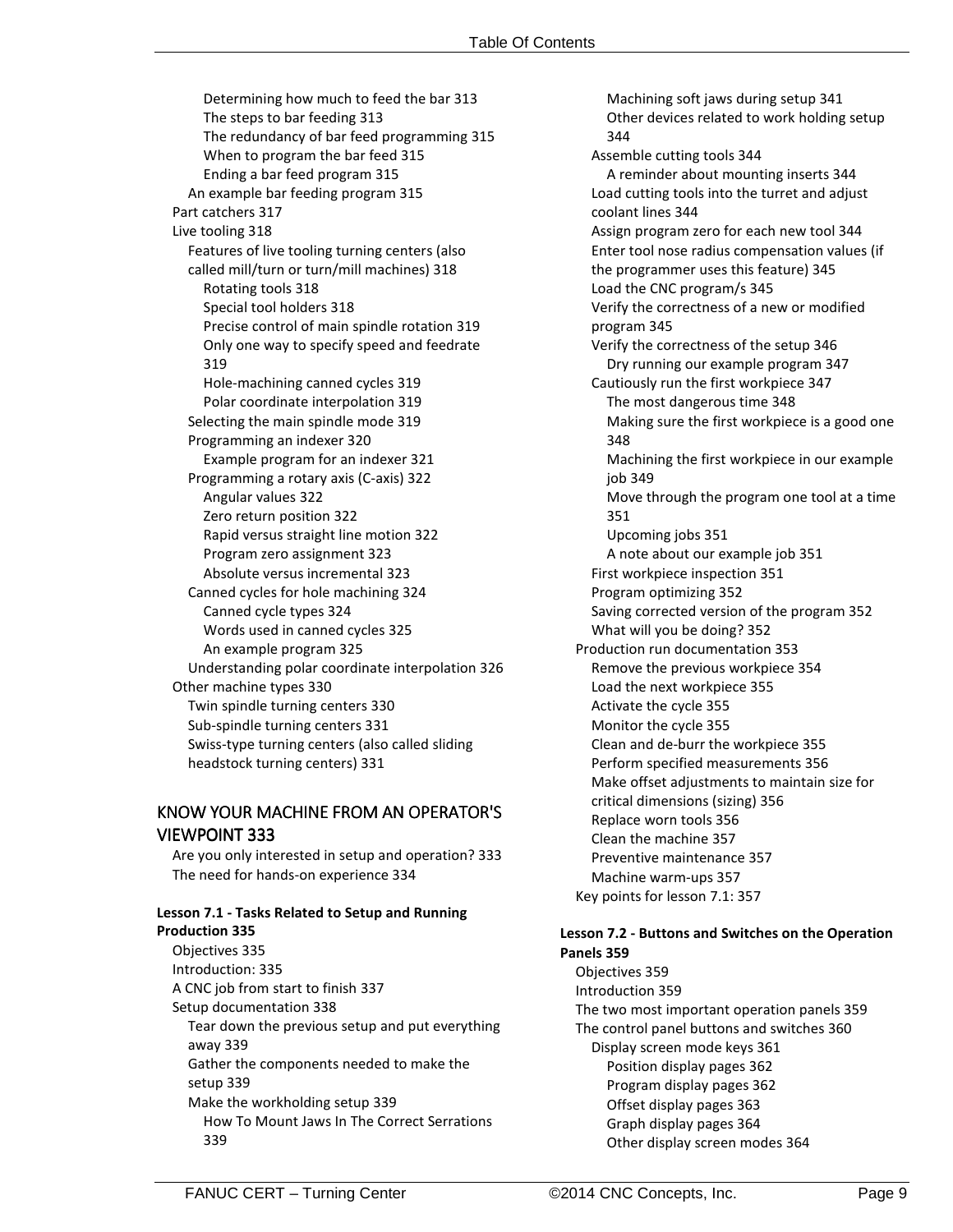The keyboard 364 Letter Keys 365 The slash key (/) 365 Number keys 365 Decimal point key 365 CAN key 365 EOB key 365 The input key 365 Cursor control keys 365 Program Editing Keys 365 Reset key 365 The machine panel 366 Power buttons 366 MODE switch 366 CYCLE START button 366 FEED HOLD button 366 FEEDRATE OVERRIDE switch 367 RAPID OVERRIDE switch 367 EMERGENCY STOP button 367 Conditional switches 367 DRY RUN on/off switch 368 SINGLE BLOCK on/off switch 368 BLOCK DELETE on/off switch (also called optional block skip) 368 OPTIONAL STOP on/off switch 368 Buttons and switches for manual functions 368 Axis jogging controls (continuous jog) 368 Axis jogging controls (incremental jog) 369 Handwheel controls 369 Spindle control 369 Turret index control 369 Indicator lights and meters 369 Spindle rpm and horsepower meters 369 Axis drive-motor horsepower meter 369 Cycle indicator lights 370 Zero return position indicator lights 370 Optional stop indicator light 370 Other buttons and switches on the machine panel 370 Other operation panels on your turning center 370

# KNOW THE MODES OF OPERATION 371

### **Lesson 8.1 - Operation Modes 373**

Objectives 373 Introduction: 373 The manual mode switch positions 373 The MDI mode switch position 374 Commanding an MDI zero return 374 The complete procedure to give an MDI command 374 Commanding an MDI turret index 375 Commanding spindle activation with MDI 375 Other times when MDI is used 375

Can you make motion commands with MDI? 375 The EDIT mode switch position 375 To make a program in memory the active program (to call up a program) 376 To enter a new program 376 What if I make a mistake when typing? 377 The program operation mode 377 To run the active program from the beginning 377 Key points for lesson 8.1: 378

# UNDERSTAND THE IMPORTANCE OF PROCEDURES 379

**Lesson 9.1 - Operation Procedures 381** Objectives 381 Introduction 381 Develop your own operation handbooks 381 Manual procedures: 381 MDI Procedures 381 Program Manipulation Procedures 381 Setup Procedures 382 Program Running Procedures 382 Blank procedure form 383 Sample operation handbook (Levil certification cart - lathe) 384 Manual Procedures 384 To start the machine 384 To do a zero return 384 To index the turret 384 To start spindle 384 To jog axes (using continuous jog) 384 To jog axes (using incremental jog) 384 To use the handwheel 385 To set axis displays 385 To enter wear offsets 385 MDI Procedures 385 To execute an MDI command 385 Program Manipulation Procedures 386 To get ready to edit programs 386 To show a directory of programs 386 To call up a program from with the CNC memory (make it the active program) 386 To load programs 386 To delete programs 386 To search within a program 387 To alter, insert, & delete 387 To save programs 388 To use background edit 388 Setup Procedures 388 To mount jaws 388 To measure and enter program zero assignment values 388 To measure and enter work shift value 389